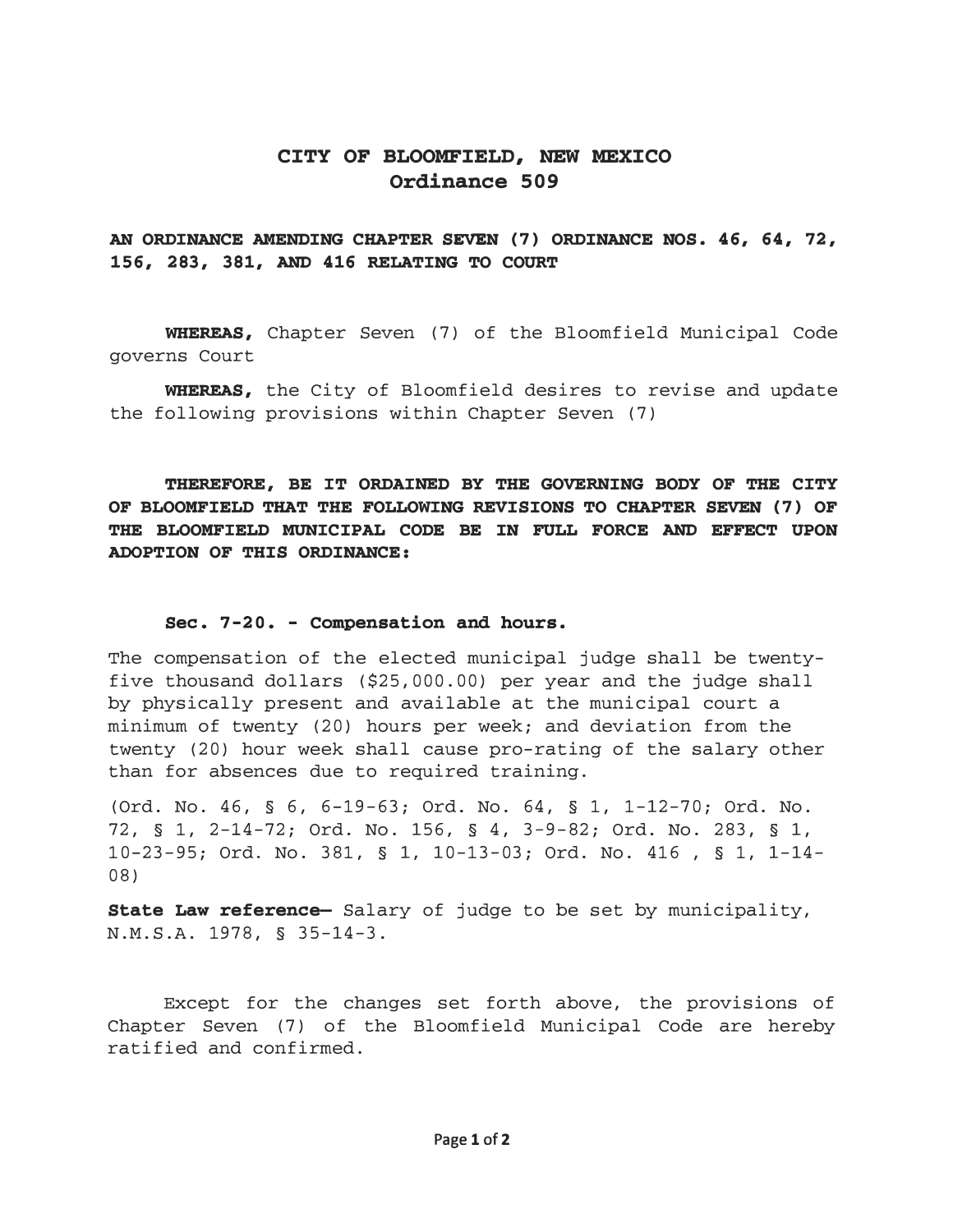Passed, Adopted and Signed this 10th day of January 2022.



Cynthia Atencio, MAYOR

**ATTEST:** 

retirez Hornberger  $\overline{\Lambda}$ 

Crystal L Martinez Hornberger, CITY CLERK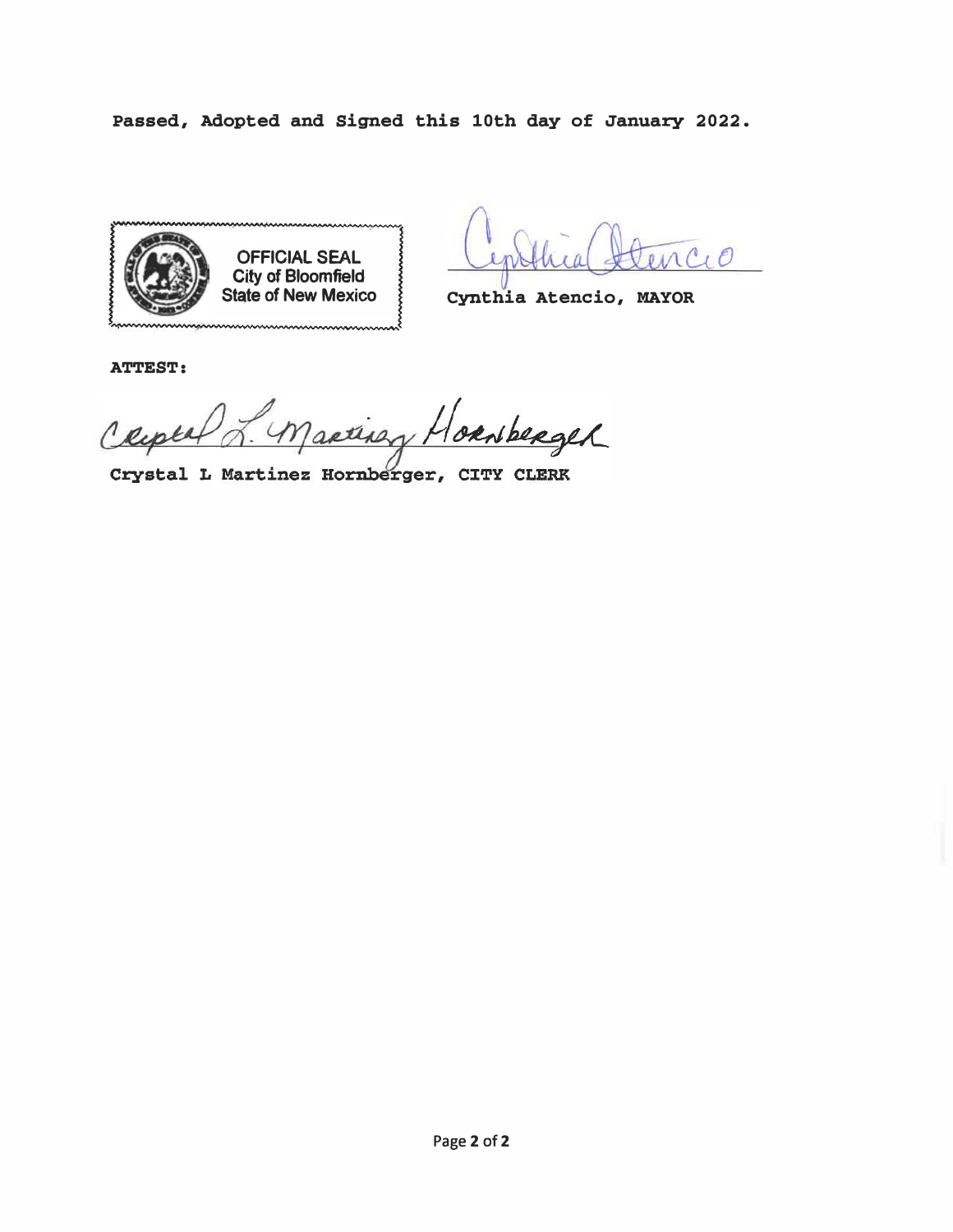

Affidavit of Publication Ad # 0005062097 This is not an invoice

#### CITY OF BLOOMFIELD 915 N 1 ST ST

BLOOMFIELD, NM 87413

I, being duly sworn say: Farmington Daily Times, a daily newspaper of general circulation published in English at Farmington, said county and state, and that the hereto attached Legal Notice was published in a regular and entire issue of the said DAILY TIMES, a daily newsaper duly qualified for the purpose within the State of New Mexico for publication and appeared in the internet at The Daily Times web site on the following days(s):

#### 12/28/2021

# Legal Notice<br>CITY OF BLOOMFIELD, NEW MEXICO Notice of Intent to Adopt Ordinance 509 Notice is hereby given of the title and of a general summary

of the subject matter contained in Ordinance No. 509, approved for posting and duly with the intent to adopt by the City Council of the City of Bloomfield, New Mexico, on January 10, 2022. A complete copy of the ordinance is available for public inspection at the office of the City Clerk, 915 N First Street, Bloomfield, New Mexico 87413

AN ORDINANCE AMENDING CHAPTER SEVEN ( 7) ORDI-NANCE NOS. 46, 64, 72,156, 283, 381, AND 416 RELATING TO COURT

A general summary of the subject matter of the Ordinance is contained in its title. This notice constitutes compliance<br>with Section 3-17-5, NMSA 1978.A complete copy of Ordi-<br>nance is available for inspection at the office of the City<br>Clerk.You may call the City Clerk's office a email her at cmartinezbloomfieldnm.gov.

I hereby certify that the above public notice was posted at the following locations on Thursday December 23, 2021.<br>Kare Drug Farmers Market Roadside Restaurant Citizens Bank Bank of Southwest Bloomfield Public Library In witness whereof I set my hand and seal for the City of Bloomfield this 23rd day of December 2021.

Crystal L Martinez Hornberger, City Clerk #5062097, Daily Times, Dec. 28, 2021

Legal Clerk

Subscribed and sworn before me this December 28, 2021:

State of WI, County of Brown NOTARY PUBLIC /

 $1 - 7 - 55$ 

My commission expires



Ad # 0005062097 PO #: Ord 509 # of Affidavits 1

This is not an invoice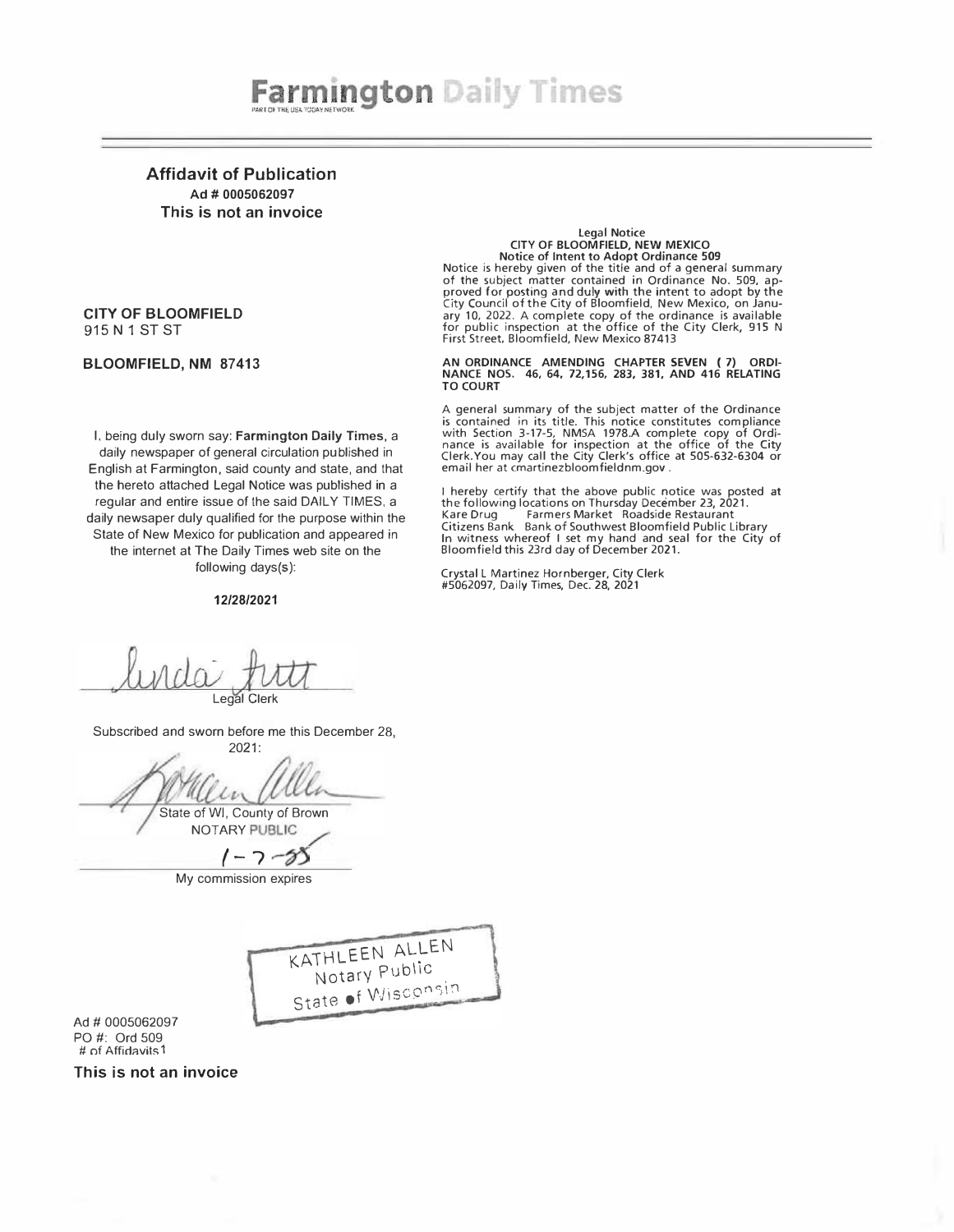#### Legal Notice

# CITY OF BLOOMFZELD, NEW MEXICO Notice o Intent to opt Ordinance 509

Notice is hereby given of the title and of a general summary of the subject matter contained in Ordinance No. 509, approved for posting and duly with the intent to adopt by the City Council of the City of Bloomfield, New Mexico, on January 10, 2022. A complete copy of the ordinance is available for public inspection at the office of the City Clerk, 915 N First Street, Bloomfield, New Mexico 87413

## AN ORDINANCE AMENDING CHAPTER SEVEN (7) ORDINANCE NOS. 46, 64, 72, 156, 283, 381, AND 416 RELATING TO COURT

A general summary of the subject matter of the Ordinance is contained in its title. This notice constitutes compliance with Section 3-17-S, NMSA 1978.A complete copy of Ordinance is available for inspection at the office of the City Clerk. You may call the City Clerk's office at 505-632-6304 or email her at cmartinez@bloomfieldnm.gov .

| I hereby certify that the above public notice was posted at the<br>following locations on Thursday December 23, 2021. |                                 |                            |
|-----------------------------------------------------------------------------------------------------------------------|---------------------------------|----------------------------|
| <b>Kare Drug</b>                                                                                                      | <b>Farmers Market</b>           | <b>Roadside Restaurant</b> |
|                                                                                                                       | Citizens Bank Bank of Southwest | Bloomfield Public Library  |
| In witness whereof I set my hand and seal for the City of<br>Bloomfield this 23rd day of December 2021.               |                                 |                            |
| Cripta & masteren Housey<br>Crystal L Martinez Hornberger, City Clerk                                                 |                                 |                            |

 $\circledS$ **OFFICIAL SEAL<br>City of Bioornfield State of New Mexico**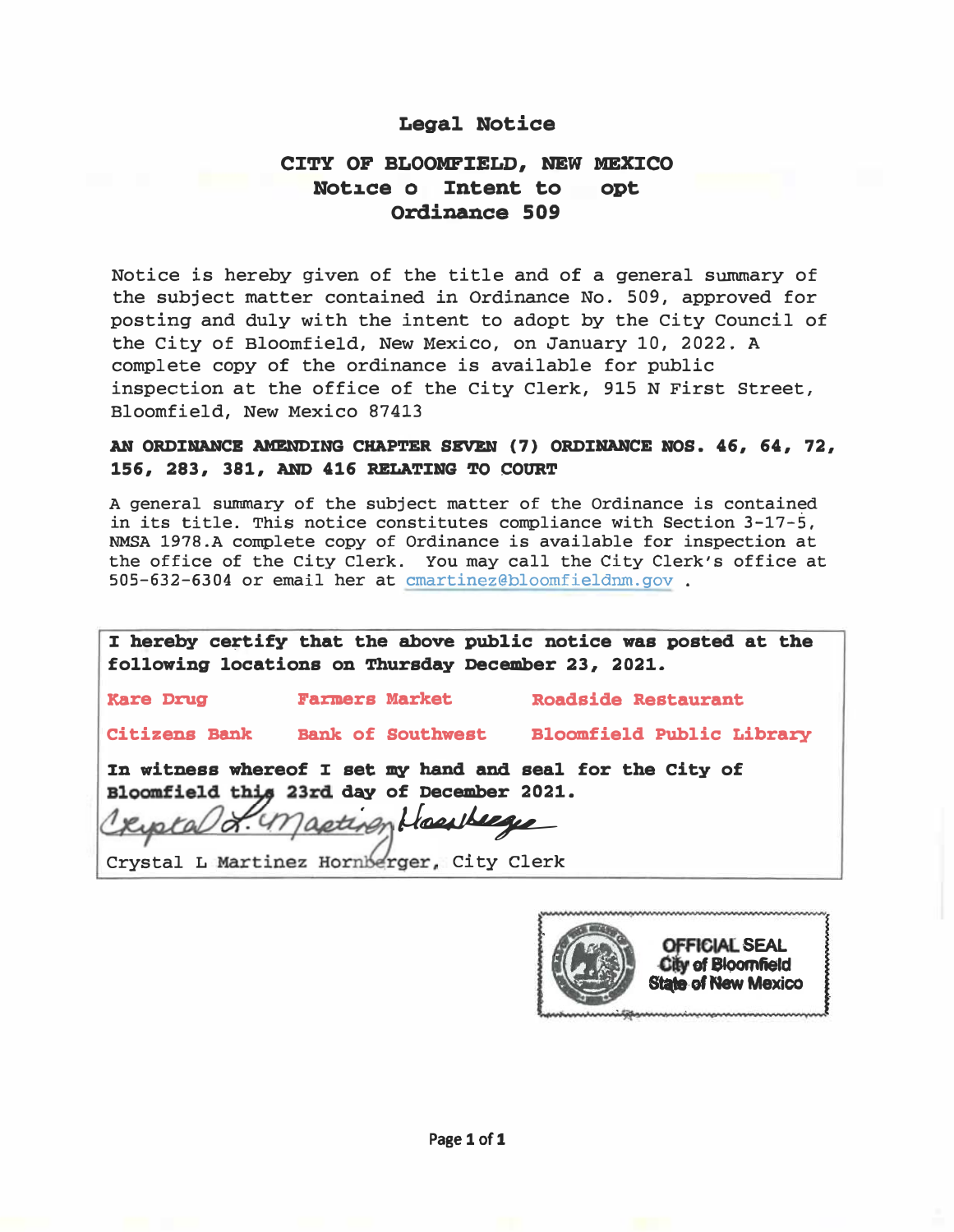# CITY OF BLOOMFIELD, NEW MEXICO Notice of Intent to Adopt Ordinance 509

The City of Bloomfield, New Mexico, hereby gives notices of the City Council meeting for Monday, January 10, 2022, at 6:00pm at 915 N First Street, Bloomfield, New Mexico. At such meeting the City Council will hold a public hearing concerning and will consider for adoption the Ordinance described below. Complete copies of the proposed Ordinance are available for public inspection during the normal and regular business hours of the City Clerk, 915 N. First Street, Bloomfield, New Mexico.

## AN ORDINANCE AMENDING CHAPTER SEVEN (7) ORDINANCE NOS. 46, 64, 72, 156, 283, 381, AND 416 RELATING TO COURT

WHEREAS, Chapter Seven (7) of the Bloomfield Municipal Code governs Court

WHEREAS, the City of Bloomfield desires to revise and update the following provisions within Chapter Seven (7)

THEREFORE, BE IT ORDAINED BY THE GOVERNING BODY OF THE CITY OF BLOOMFIELD THAT THE FOLLOWING REVISIONS TO CHAPTER SEVEN (7) OF THE BLOOMFIELD MUNICIPAL CODE BE IN FULL FORCE AND EFFECT UPON ADOPTION OF THIS ORDINANCE:

#### Sec. 7-20. - Compensation and hours.

The compensation of the elected municipal judge shall be twentyfive thousand dollars  $(525,000.00)$  per year and the judge shall by physically present and available at the municipal court a minimum of twenty (20) hours per week; and deviation from the twenty (20) hour week shall cause pro-rating of the salary other than for absences due to required training.

(Ord. No. 46, § 6, 6-19-63; Ord. No. 64, § 1, 1-12-70; Ord. No. 72, § 1, 2-14-72; Ord. No. 156, § 4, 3-9-82; Ord. No. 283, § 1,